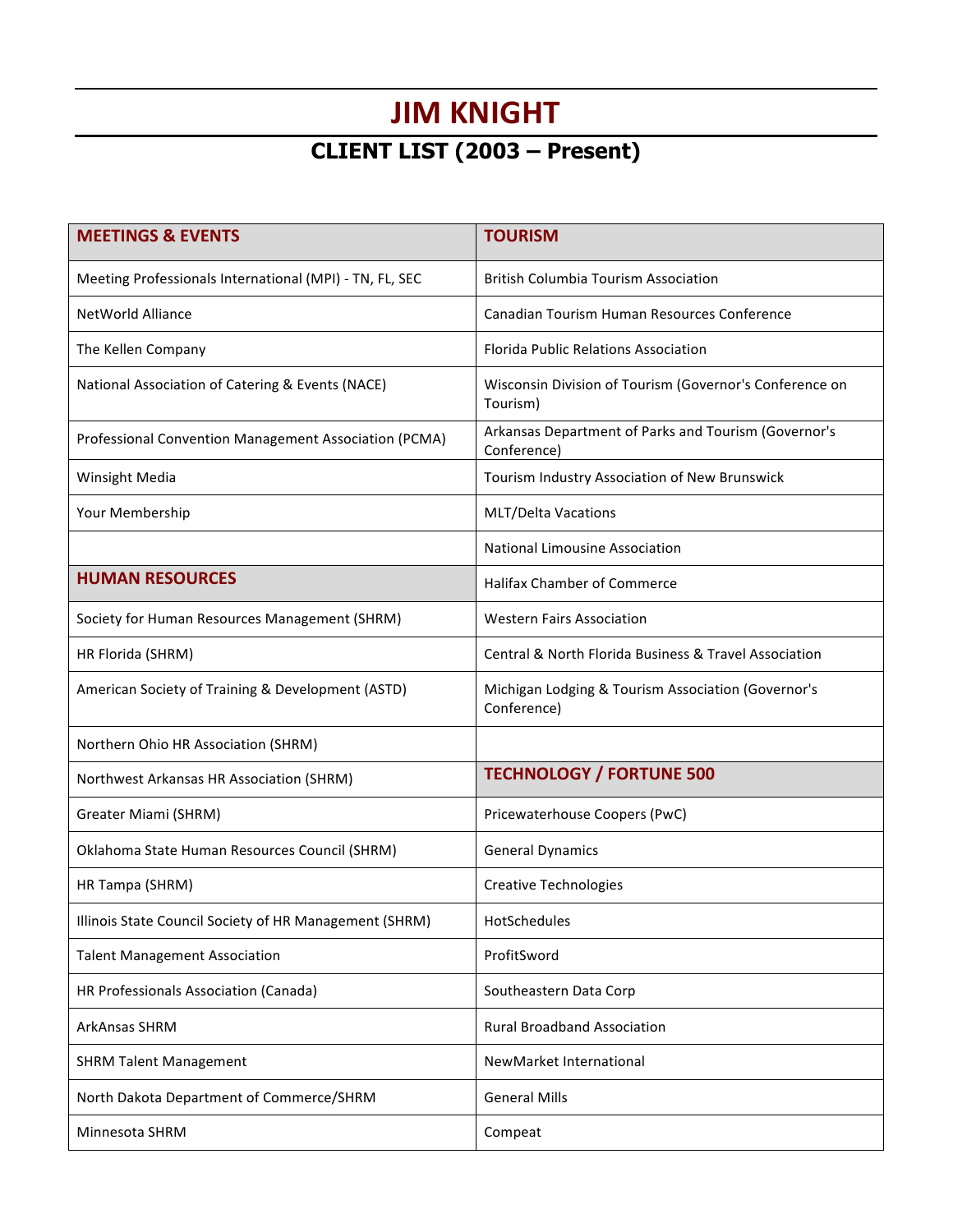| HR Management Association of Chicago                                            |                                                   |
|---------------------------------------------------------------------------------|---------------------------------------------------|
| Virginia SHRM                                                                   |                                                   |
| Snag-a-Job                                                                      |                                                   |
|                                                                                 |                                                   |
|                                                                                 |                                                   |
| <b>DEATH CARE</b>                                                               | <b>SENIOR ASSISTED LIVING</b>                     |
| <b>National Funeral Directors Association</b>                                   | <b>Beacon Communities</b>                         |
| Select Independent Funeral Homes                                                | Argentum                                          |
| The Island Funeral Home                                                         | Pathway Senior Living                             |
| <b>Arbor Memorial Funeral Homes</b>                                             | <b>Spectrum Retirement Communities</b>            |
| <b>Ohio Funeral Directors Association</b>                                       | Seasons Retirement Communities                    |
| <b>Iowa Funeral Directors Association</b>                                       |                                                   |
| <b>Cremation Association of North America</b>                                   | <b>EXPERIENTIAL</b>                               |
| <b>National Concrete Burial Vault Association</b>                               | ThinkAbout (Pine & Gilmore)                       |
| The Outlook Group                                                               | Next Generation Customer Experience Conference    |
| Kentucky Funeral Directors Association                                          | <b>Motivation Show</b>                            |
| <b>Wilbert Manufacturers Association</b>                                        | NewGround                                         |
| <b>Foundation Partners Group</b>                                                | <b>Best Practice Institute</b>                    |
|                                                                                 | Legacy Business Cultures                          |
| <b>PRINT INDUSTRY</b>                                                           |                                                   |
| Cheers Magazine                                                                 | TeamStrength                                      |
| <b>Training Magazine</b>                                                        | Entrepreneurship Organization of Arizona          |
| American Association of Independent News Distributors                           | International Customer Management Institute       |
| Florida Magazine Association                                                    |                                                   |
| Hospitality Technology - Retail, Restaurant & Hotel<br><b>Executive Summits</b> | <b>SPORTS &amp; ENTERTAINMENT</b>                 |
| Dealer Communications (Digital Dealer Expo)                                     | TEAMS Sports & Entertainment Conference           |
|                                                                                 | Training Magazine Conference & Expo               |
| <b>ACADEMIC</b>                                                                 | Bowling Proprietors Association of America        |
| <b>Cornell University</b>                                                       | The Seminole Tribe of Florida                     |
| University of Central Florida, Business School                                  | <b>Educational Funding Company (Martial Arts)</b> |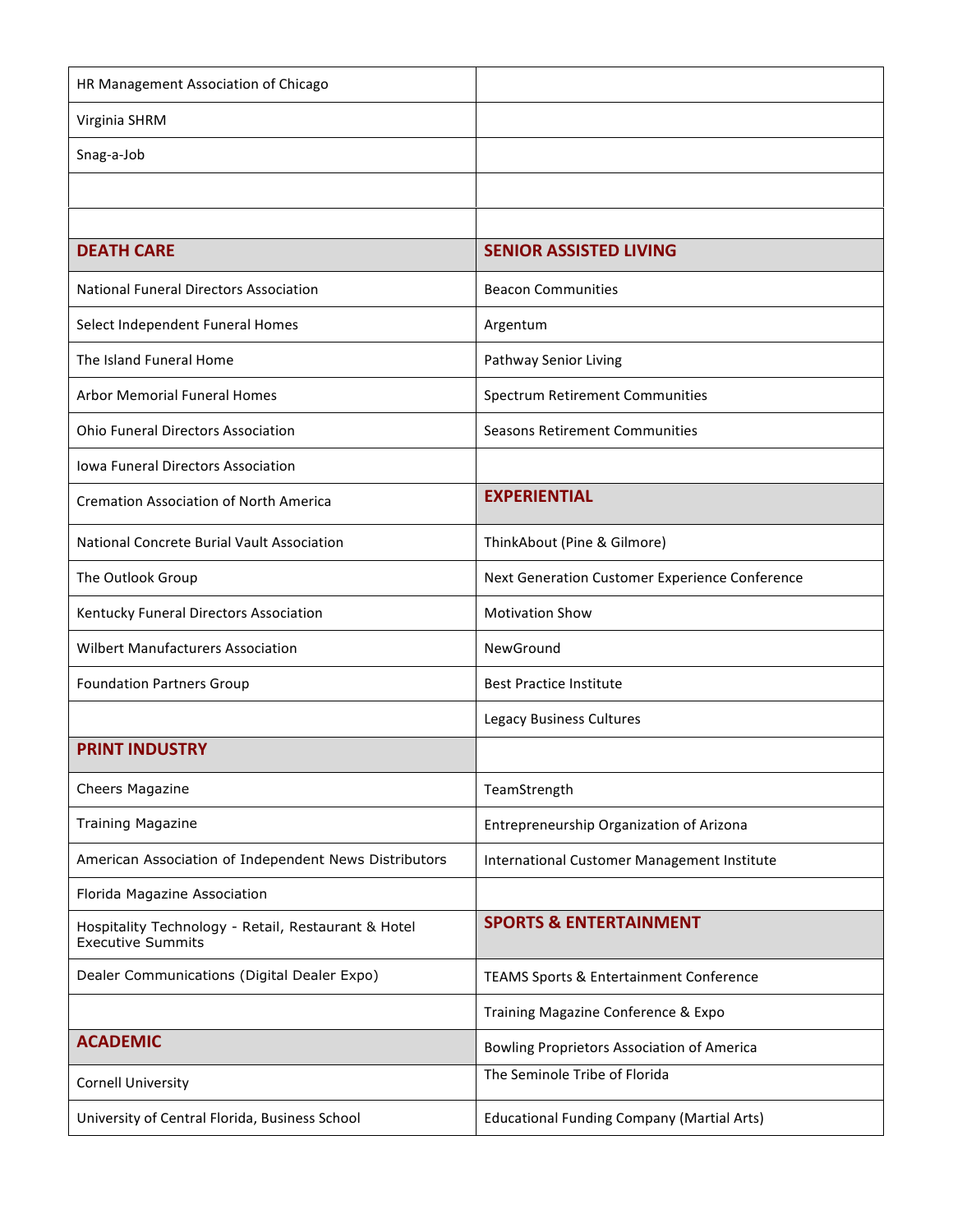| Rosen College                                             | <b>New Balance</b>                               |
|-----------------------------------------------------------|--------------------------------------------------|
| <b>Tennessee School Nutrition Association</b>             | Formula 4 Media (The Running Event)              |
| Valencia Community College (Orlando, FL)                  | National Ski Areas Association                   |
| Washtenaw Community College (Ann Arbor, MI)               | <b>Planet Fitness</b>                            |
| <b>Celebration High School</b>                            |                                                  |
| <b>School Nutrition Association - National</b>            | <b>INSURANCE &amp; BANKING</b>                   |
| <b>American Dental Educators Association</b>              | Insurance Advertising Compliance Association     |
| National Association of College & University Food Service | American Association of Credit Union Leagues     |
| University of Notre Dame - Campus Dining                  | <b>Mountain America Credit Union</b>             |
|                                                           | Nebraska Credit Union League                     |
| <b>RETAIL</b>                                             | Sun Life Financial                               |
| <b>LEGO Brand Retail</b>                                  | Life Insurers Council / LL Global / LOMA         |
| Professional Retail Store Maintenance Association         | <b>American Bankers Association</b>              |
| People in Consumer Goods & Services                       | Financial & Insurance Conference Planners (FICP) |
| Retail Customer Experience - Executive Summit             | Jack Henry & Associates                          |
| Association of Progressive Rental Organizations           | First Federal Bank of Florida                    |
| Niven Marketing                                           | <b>Union Bank</b>                                |
| Bestway Rent-to-Own                                       | National Association of Credit Management (NACM) |
| Do it Best Corp                                           | <b>Florida Bankers Association</b>               |
| Aaron's Rent-to-Own                                       | Ameriprise Financial                             |
| <b>MasterBrand Cabinets</b>                               | Credit Union National Association (CUNA)         |
| furnituredealer.net                                       | Salem Five Bank                                  |
| Home Smart Rent-to-Own                                    | TheZenith Insurance                              |
| <b>Event Network</b>                                      | <b>Wescom Credit Union</b>                       |
| Paradies-Lagardère                                        | <b>LGE Community Credit Union</b>                |
| Bentley-Mills                                             | <b>FCS Financial</b>                             |
| Independent Jewelers Organization                         | Ohio Bankers League                              |
| International Packaged Ice Association                    |                                                  |
| Home City Ice Company                                     | <b>MISCELLANEOUS</b>                             |
| Kitchen Cabinets Manufacturers Association                | Volkswagen Group of America                      |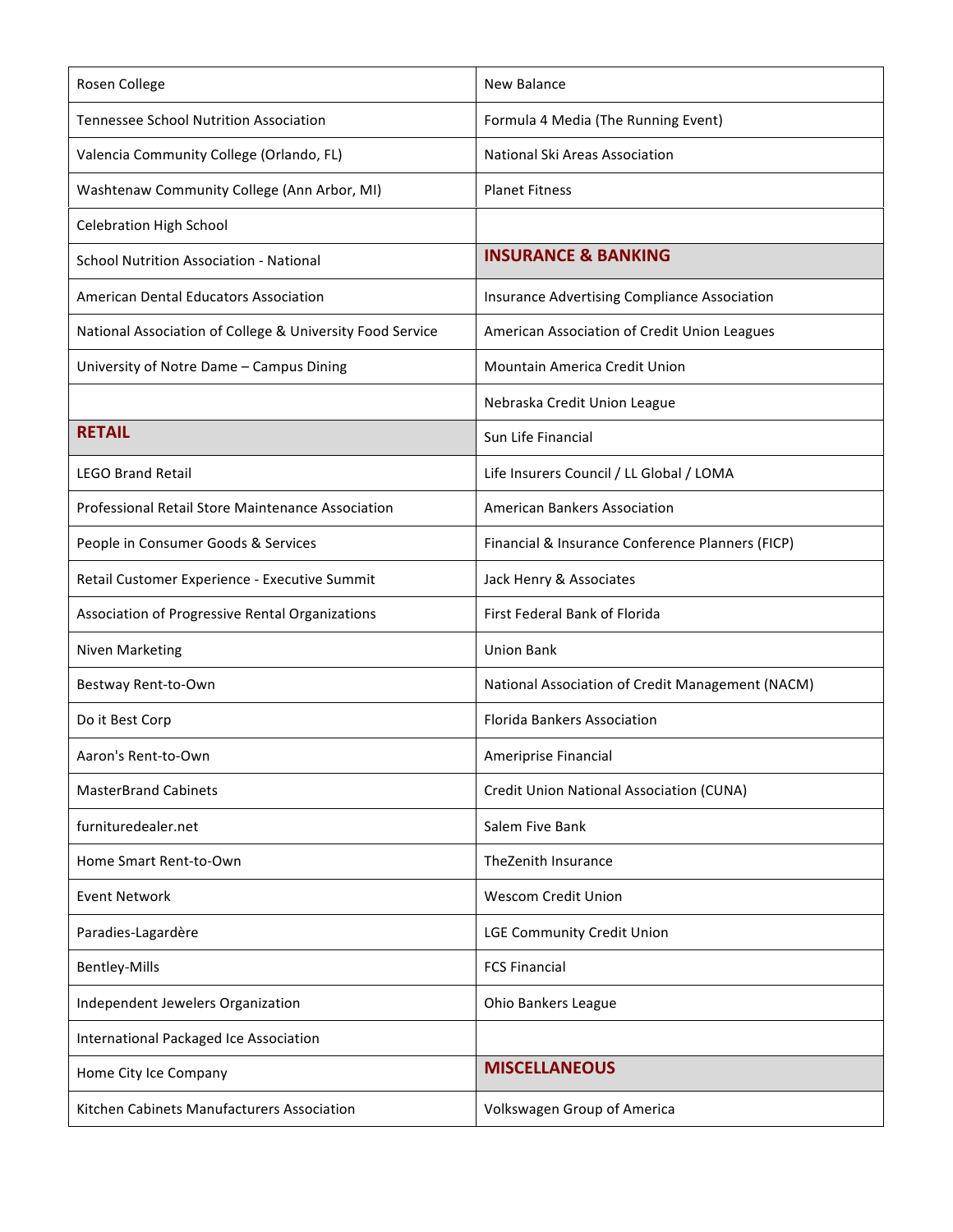|                                                               | <b>Bannister Automotive Group</b>                      |
|---------------------------------------------------------------|--------------------------------------------------------|
|                                                               | <b>CEO Council of Tampa</b>                            |
| <b>RESTAURANTS &amp; HOSPITALITY</b>                          | Polk County Builder's Association                      |
| National Restaurant Association (NRA)                         | OrlandoJobs.com                                        |
| <b>Hard Rock International</b>                                | Certified Angus Beef                                   |
| Taco Bell                                                     | <b>Gulf Coast CEO Forum</b>                            |
| Council of Hotel & Restaurant Trainers (CHART)                | Uni-Select (Automotive)                                |
| People Report/Black Box Intelligence                          | North America Home Furnishings Association             |
| HR in Hospitality                                             | Canadian Call Management Association (CAM-X)           |
| Perkin's Family Restaurants                                   | Allegiance                                             |
| Monical's Pizza                                               | <b>International Sanitary Supply Association</b>       |
| Pizza Ranch                                                   | <b>PPG Industries</b>                                  |
| Alberta Hotel & Lodging Association                           | Laboratory Products Association                        |
| Margaritaville Restaurants                                    | <b>Taylor Company</b>                                  |
| F&B Leadership Exchange                                       | McKinley Equipment                                     |
| Wing Zone                                                     | <b>ADP Payment Systems</b>                             |
| The Common Man Inn & Restaurants                              | SIRVA - Allied & North American Van Lines              |
| <b>CSM Lodging Corp</b>                                       | <b>LEAD Brevard</b>                                    |
| RA Sushi                                                      | Hood Hargett Breakfast Club                            |
| <b>Farmer Boys Restaurants</b>                                | Material Handling Equipment Distributors Assoc (MHEDA) |
| <b>Hostmark Hospitality Group</b>                             | National Apartment Association                         |
| Orange Leaf Frozen Yogurt                                     | NYS Olympic Regional Development Authority             |
| Hospitality Newfoundland & Labrador                           | <b>Texas Self Storage Association</b>                  |
| Sysco Food Services - Montana, Orlando, Eastern Wisconsin     | ServiceMaster                                          |
| Eat 'n Park                                                   | Carter-Haston                                          |
| FoHBoH's Foodservice Social Media Universe                    | <b>Community Associations Institute</b>                |
| <b>All-Inclusive Collection</b>                               | National Rural Electric Coop Association               |
| <b>Boston Pizza</b>                                           | Kistler Tiffany Benefits - Business Clubs America      |
| Tulsafest - Oklahoma Restaurant Association                   | North American Wholesale Lumber Association            |
| Hoosier Hospitality: Indiana Restaurant & Lodging Association | <b>Million Air</b>                                     |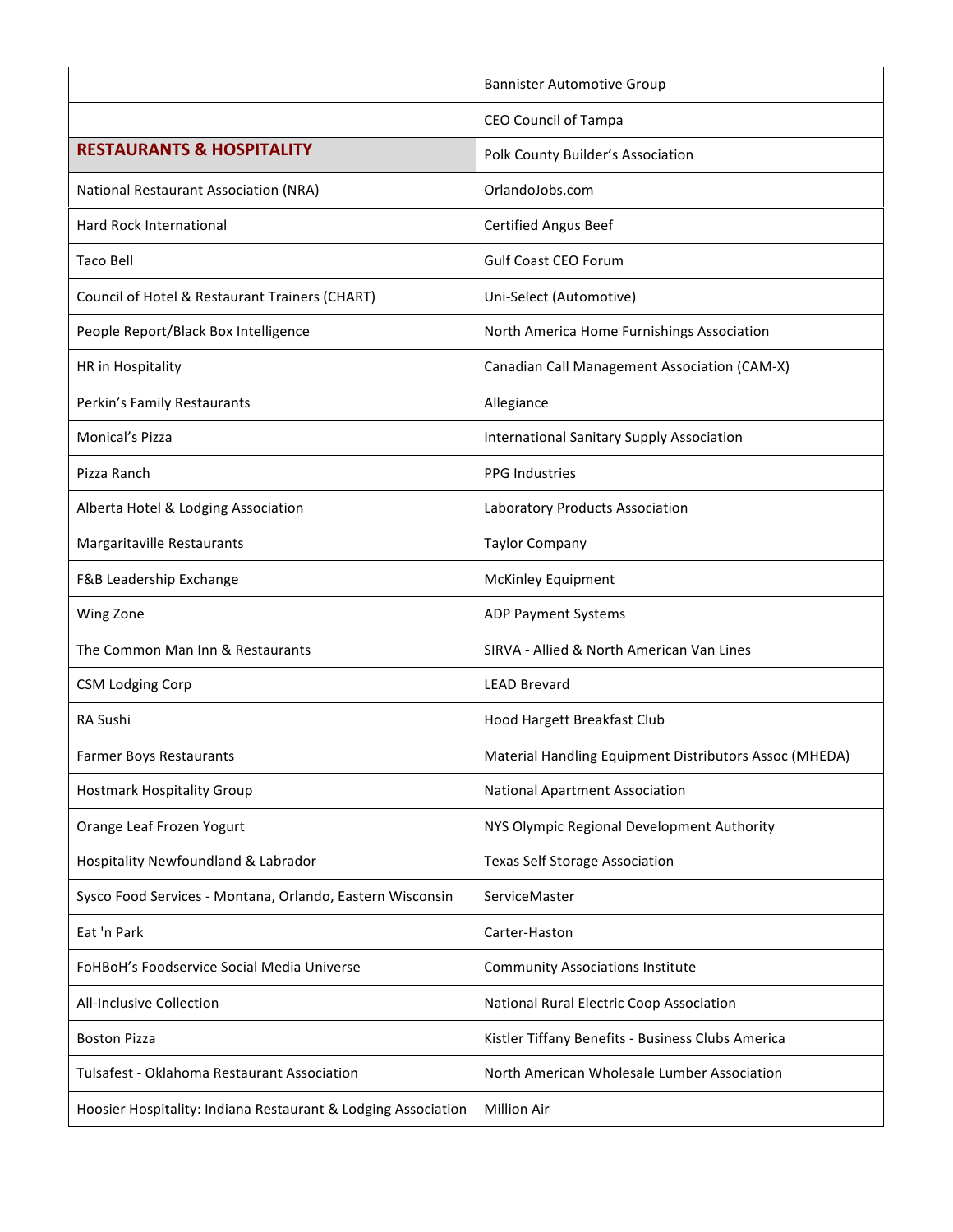| The Bistro Group                                   | Better Business Bureau - Texas Panhandle                 |
|----------------------------------------------------|----------------------------------------------------------|
| Roy's Hawaiian Fusion                              | Share Our Strength/No Kid Hungry                         |
| Sonny's BBQ                                        | Airports Council International - NA                      |
| Benihana                                           | Pressure Sensitive Tape Council                          |
| Association of Dressings & Sauces                  | Carolinas HealthCare System                              |
| Manitoba Hotel Association                         | Florida Court Clerks & Comptrollers                      |
| Mazzio's Italian Eatery                            | Pretium Group                                            |
| <b>Fast Casual Executive Summit</b>                | <b>National Potato Council</b>                           |
| Quaker Steak & Lube                                | <b>Coldwell Banker Real Estate</b>                       |
| <b>Destination Hotels</b>                          | The Channel Company                                      |
| Wyndham Vacation Ownership                         | National Automobile Dealers Association                  |
| Fox & Hound Restaurants                            | National Rural Utilities Cooperative Finance Corporation |
| Foodservice Consultants Society International      | Telecommunications Risk Management Association           |
| Pro*Act America                                    | Southern States ToyotaLift                               |
| Muckleshoot Indian Casino                          | Oregon Rural Electric Coop Association                   |
| Restaurant Leadership Conference                   |                                                          |
| Chain Restaurant Total Rewards Association (CRTRA) |                                                          |
| <b>Ovation Brands</b>                              |                                                          |
| Smokey Bones Bar & Fire Grill                      |                                                          |
| First Watch: The Daytime Cafe                      |                                                          |
| Tony Roma's/Romacorp                               |                                                          |
| Gordon Food Service                                |                                                          |
| Hershey Foodservice                                |                                                          |
| Ruby's Restaurants                                 |                                                          |
| The Egg & I                                        |                                                          |
| Hungry Howie's                                     |                                                          |
| <b>Twin Peaks Restaurants</b>                      |                                                          |
| Wakefern Food Corp                                 |                                                          |
| DineEquity/Applebee's                              |                                                          |
| TradeWinds Resort - St. Pete Beach, FL             |                                                          |